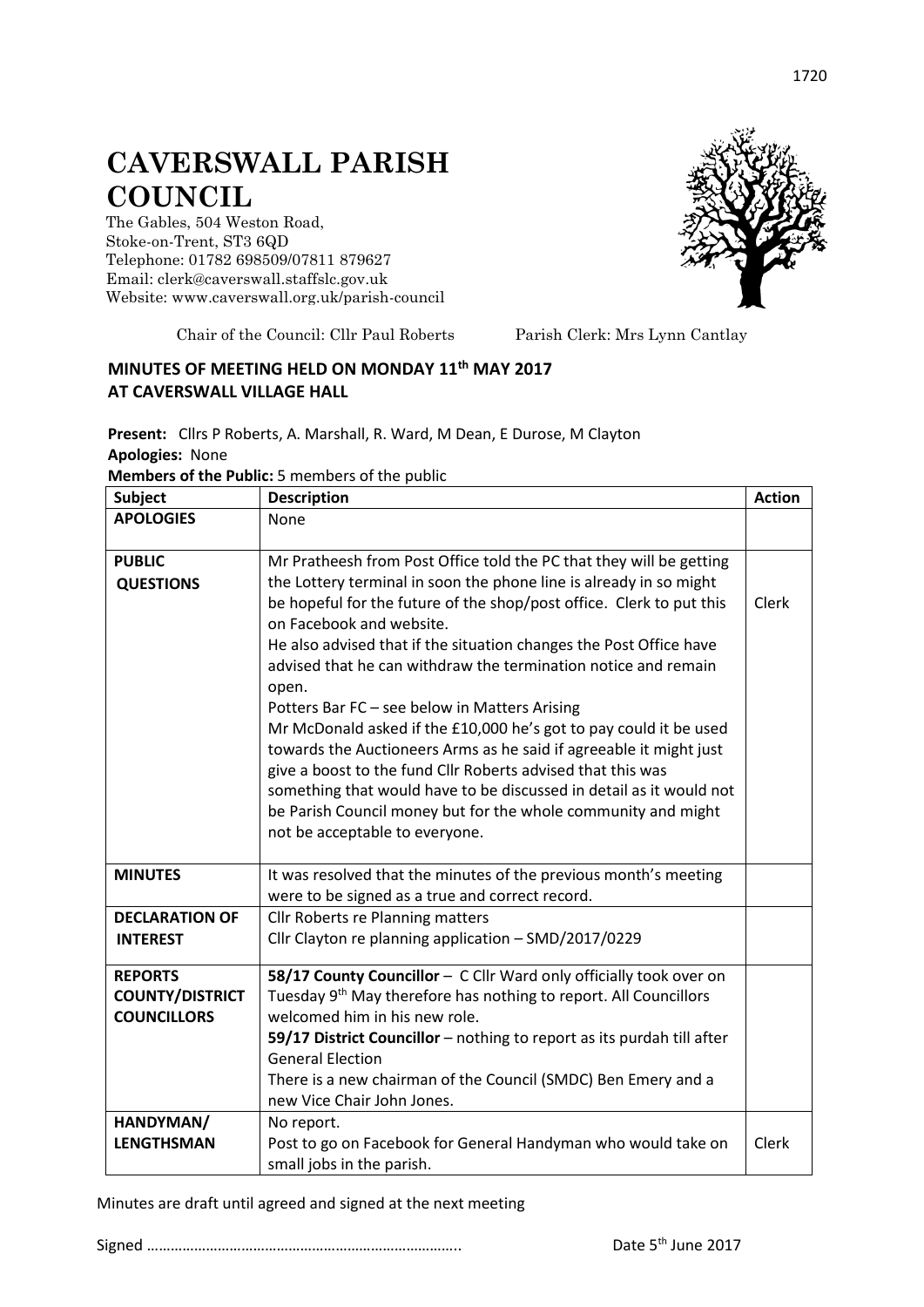| <b>Subject</b>         | <b>Description</b>                                                             | <b>Action</b> |
|------------------------|--------------------------------------------------------------------------------|---------------|
| <b>MATTERS ARISING</b> | <b>HIGHWAYS ISSUES -</b>                                                       |               |
| <b>FROM PREVIOUS</b>   | $60/17$ – Grids and Drains                                                     |               |
| <b>MEETINGS</b>        | Pothole on Roughcote Lane - it's the same one that was repaired.               | RW/           |
|                        | Grids still not done in The Hollow and School Lane.                            | Clerk         |
|                        | $61/17$ - Footpaths                                                            |               |
|                        | Cllr Marshall reported that he had noticed some stiles being                   |               |
|                        | replaced around the area and these were very high which will be                |               |
|                        | difficult to climb by everyone. Clerk to contact SCC Rights of Way             | Clerk         |
|                        | on this to find out if this is now standard.                                   |               |
|                        | 62/17 - Bus Shelter by Scout Hut                                               |               |
|                        | (46/17, 30/17, 18/17, 05/17, 151/16, 138/16, 120/16, 103/16)                   |               |
|                        | Still not heard anything - Cllr Roberts will chase up again. Cllr              |               |
|                        | Marshall had seen on in Hilderstone that have been refurbished                 | Clerk         |
|                        | Clerk to contact Hilderstone Clerk to see who had done this.                   |               |
|                        | 63/17 – Car Park Access Barriers – Height warning signs                        |               |
|                        | (48/17,32/17, 20/17, 08/17, 153/16, 141/16, 126/16, 113/16)                    |               |
|                        | Grafix Signs price for aluminium signs £20.00-25.00 each.                      |               |
|                        | Wording to be - "Maximum height 7ft (2m)" Clerk to arrange for 2               | <b>Clerk</b>  |
|                        | signs to be made                                                               |               |
|                        | 64/17 - St Peters Church - Condition of the church yard                        |               |
|                        | (49/17, 33/17, 21/17, 09/17, 154/16)                                           |               |
|                        | Cllr Durose advised that she was still waiting for Alex Mizan to               |               |
|                        | contact her re quote. Clerk to get Steve Billings to have another              |               |
|                        | look at the site with Cllr Durose. Post to be put on Facebook to see           | Clerk         |
|                        | if anyone would like to take on this job.                                      |               |
|                        | 65/17 - Trees along The Dams                                                   |               |
|                        | (50/17, 34/17, 22/17, 10/17)                                                   |               |
|                        | Clerk to chase N&J Trees on this.                                              | Clerk         |
|                        | 66/17 - Access to bus stop in The Square                                       |               |
|                        | (51/17)                                                                        |               |
|                        | Clerk emailed David Greatbach on 8 <sup>th</sup> May for an update on this, no |               |
|                        | response to date.                                                              |               |
|                        | C Cllr Ward having a meeting with David next week and will chase               | RW            |
|                        | this up.<br>67/17 - Potters Bar FC - Use of pitch for season 2017/18           |               |
|                        | (52/17)                                                                        |               |
|                        | Ben Machin and Matt from Potters Bar FC asked they could use the               |               |
|                        | pitch again next season - all Councillors agreed to this and said that         |               |
|                        | the PC were very happy with their conduct and care of the pitch.               |               |
|                        | An agreement for use of the pitch for 2017/18 was signed by Ben                |               |
|                        | Machin and the Clerk.                                                          |               |
|                        | Matt told the PC that the changing rooms needed work doing on                  |               |
|                        | them asked if this was acceptable he was told they are nothing to              |               |
|                        | do with the PC and that they need to speak to Andy at the Red                  |               |
|                        | House. There is no water connected and they need a boiler. They                |               |
|                        | were advised to speak to want to do something about it nothing to              |               |
|                        | do with PC told to speak to Andy at the Red House and to Kevin                 |               |
|                        | Ball, who was involved when the changing rooms were first put up.              |               |
|                        |                                                                                |               |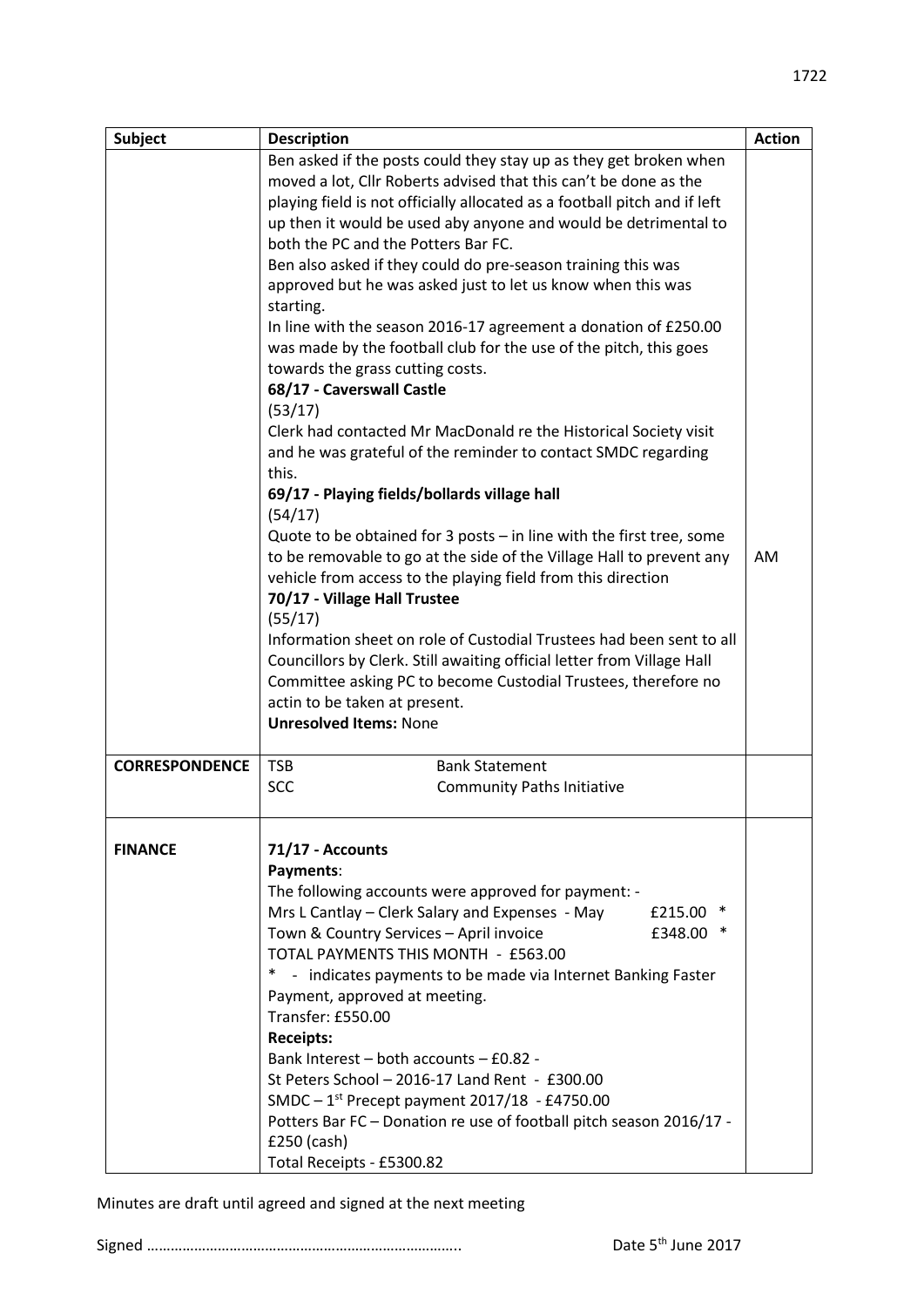| <b>Subject</b>                    | <b>Description</b>                                                                                                                                                                                                                                                                                                                                                                                                                                                                                                                                                                                                                                                                                                                             | <b>Action</b>                           |
|-----------------------------------|------------------------------------------------------------------------------------------------------------------------------------------------------------------------------------------------------------------------------------------------------------------------------------------------------------------------------------------------------------------------------------------------------------------------------------------------------------------------------------------------------------------------------------------------------------------------------------------------------------------------------------------------------------------------------------------------------------------------------------------------|-----------------------------------------|
|                                   | Bank Accounts (after any payment or receipts made):<br>Current Account - £226.52<br>Instant Access Account - £10,700.83<br>Contingency Account - £12,110.34<br>Annual Return year ending 31 <sup>st</sup> March 2017<br>The Clerk presented the Annual Return's Section 2 - Accounting<br>Statements 2016/17 to the Council which had been certified by her<br>prior to the meeting, these were approved by the Parish<br>Councillors and duly signed by the Chair.<br>The Annual Return is now to be sent to Grant Thornton for them to<br>undertake the External Audit.                                                                                                                                                                      | <b>Clerk</b>                            |
| <b>PLANNING</b><br><b>MATTERS</b> | 72/17<br><b>Applications:</b><br>SMD/2017/0191 - Little Blythe Farm, Leek Road, Weston Coyney -<br>Proposed change of use of domestic outbuilding to 3-bedroom<br>residential dwelling - OBJECT - Application is virtually the same as<br>refused application SMD/2012/1051 therefore same reasons apply<br>SMD/2017/0229 - Bank View, High Street - Rear pitched roof<br>Conservatory extension - No objection subject to neighbours'<br>approval<br>SMD/2017/0142 - Grove Garage, Kingsley Road - Proposed<br>erection of a dwelling - No Objection<br>SMD/2017/0143 - Grove Garage, Kingsley Road - Proposed<br>erection of a dwelling - No Objection<br><b>Decisions: None</b><br><b>Appeals: None</b><br><b>Enforcement Matters: None</b> | <b>Clerk</b><br>Clerk<br>Clerk<br>Clerk |
| <b>NEW BUSINESS</b>               | <b>Register of Assets</b><br>Clerk advised Councillors that there was no official Register of<br>Assets for the Parish Council it was unanimously agreed that one<br>should be created. Clerk to produce draft copy for approval at next<br>meeting.<br><b>Auctioneers Arms Update</b><br>Cllr Ward reported that the current fund as at £30,000.00, they are<br>still hopeful that they will be able to raise the funds. If they get to<br>£100,000 this will be matched funded.<br>Recognition for William "Bill" Days years as County Councillor<br>Ideas needed for gift to recognise his hard work etc - this could<br>possibly be a joint gift with Dilhorne PC. Bring ideas to next<br>meeting.                                         | Clerk                                   |